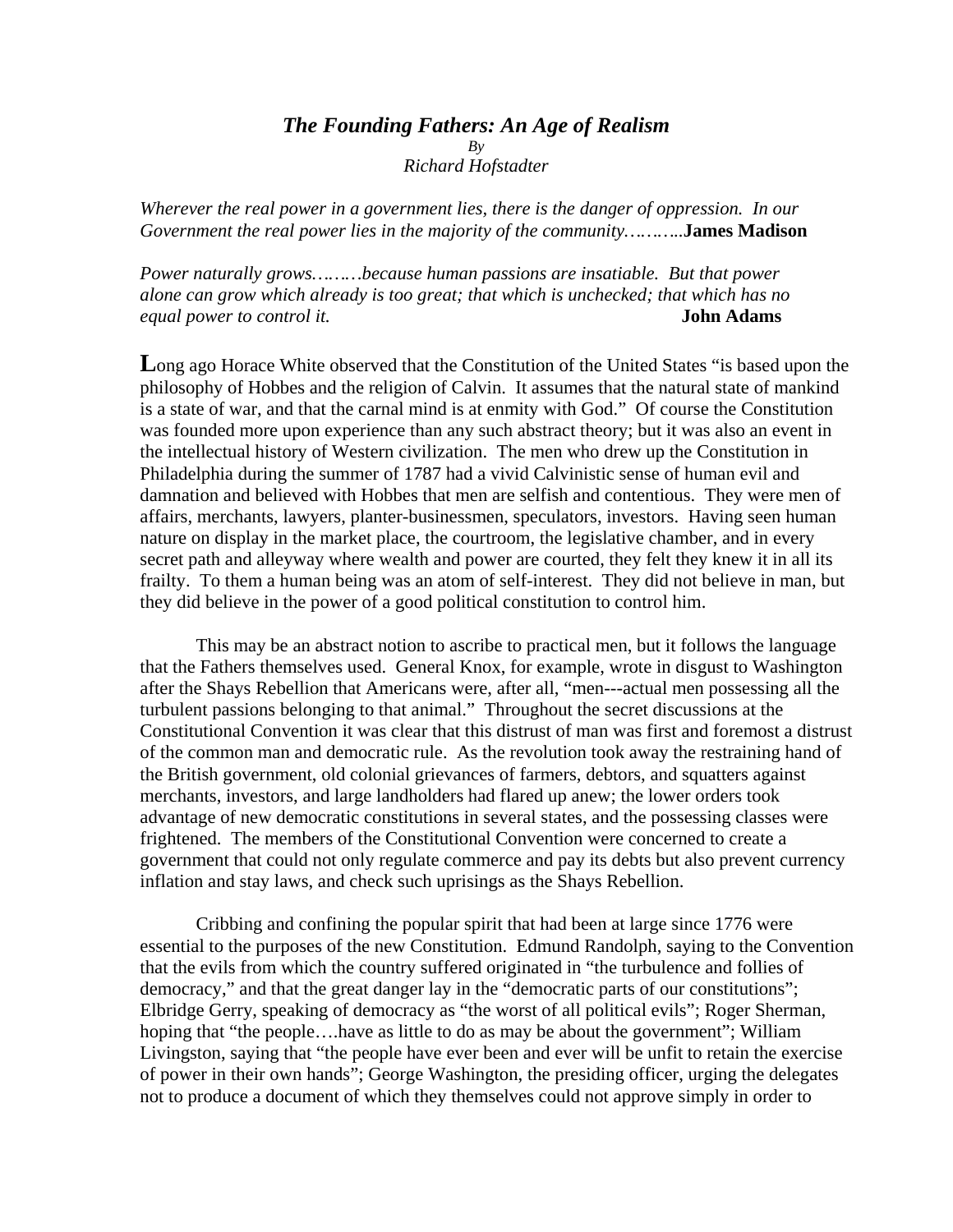"please the people"; Hamilton, charging that the "turbulent and changing" masses "seldom judge or determine right" and advising a permanent governmental body to "check the imprudence of democracy"; the wealthy young planter Charles Pinckney, proposing that no one be president who was not worth at least one hundred thousand dollars----all these were quite representative of the spirit in which the problems of government were treated.

 Democratic ideas are most likely to take root among discontented and oppressed classes, rising middle classes, or perhaps some sections of an old, alienated, partially disinherited aristocracy, but they do not appeal to a privileged class that is still amplifying its privileges. With a half-dozen exceptions at the most, the men of the Philadelphia Convention were sons of men who had considerable position and wealth, and as a group they had advanced well beyond their fathers. Only one of them, William Few of Georgia, could be said in any sense to represent the yeoman farmer class which constituted the overwhelming majority of the free population. In the late eighteenth century "the better kind of people" found themselves set off from the mass by a hundred visible, tangible, and audible distinctions of dress, speech, manners, and education. There was a continuous lineage of upper-class contempt, from pre-Revolutionary Tories like Peggy Hutchinson, the Governor's daughter, who wrote one day: "The dirty mob was all about me as I drove into town," to a Federalist like Hamilton, who candidly disdained the people. Mass unrest was often received in the spirit of young Gouverneur Morris: "The mob begin to think and reason. Poor reptiles! …..They bask in the sun, and ere noon they will bite, depend upon it. The gentry begin to fear this." Nowhere in America or Europe----not even among the great liberated thinkers of the Enlightenment---did democratic ideas appear respectable to the cultivated classes. Whether the Fathers looked to the cynically illuminated intellectuals of contemporary Europe or to their own Christian heritage of the idea of original sin, they found quick confirmation of the notion that man is an unregenerate rebel who has to be controlled.

 And yet there was another side to the picture. The Fathers were intellectual heirs of seventeenth-century English republicanism with its opposition to arbitrary rule and faith in popular sovereignty. If they feared the advance of democracy, they also had misgivings about turning to the extreme right. Having recently experienced a bitter revolutionary struggle with an external power beyond their control, they were in no mood to follow Hobbes to his conclusion that any kind of government must be accepted in order to avert the anarchy and terror of a state of nature. They were uneasily aware that both military dictatorship and a return to monarchy were being seriously discussed in some quarters---the former chiefly among unpaid and discontented army officers, the latter in rich and fashionable Northern circles. John Jay, familiar with sentiment among New York's mercantile aristocracy, wrote to Washington, June 27, 1788, that he feared that "the better kind of people (by which I mean the people who are orderly and industrious, who are content with their situations, and not uneasy in their circumstances) will be led, by the insecurity of property, the loss of confidence in their rulers, and the want of public faith and rectitude, to consider the charms of liberty as imaginary and delusive." Such men, he thought, might be prepared for "almost any change that may promise them quiet and security." Washington, who had already repudiated a suggestion that he become a military dictator, agreed, remarking that "we are apt to run from one extreme to the other."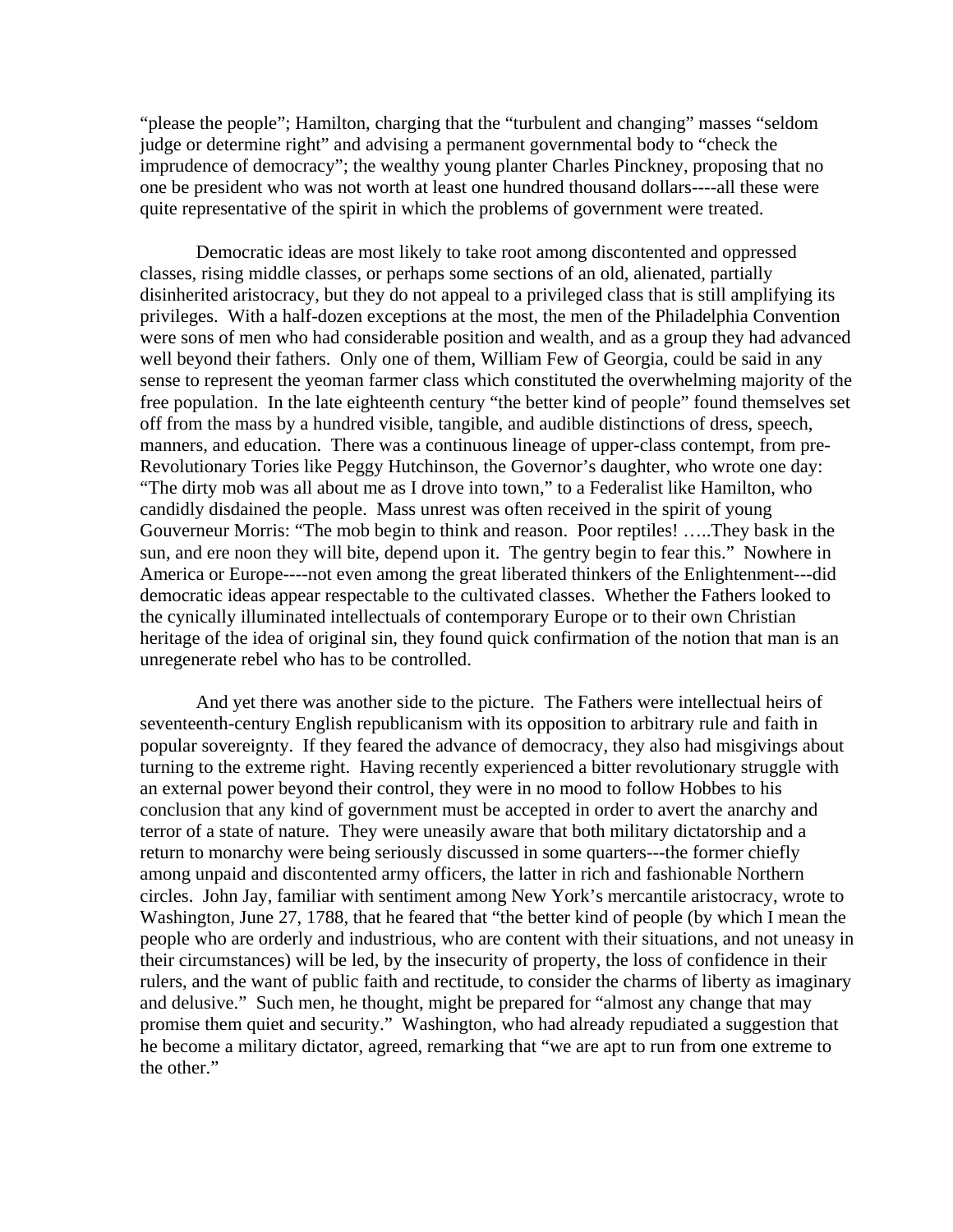Unwilling to turn their backs upon republicanism, the Fathers also wished to avoid violating the prejudices of the people. "Notwithstanding the oppression and injustice experienced among us from democracy," said George Mason, "the genius of the people is in favor of it, and the genius of the people must be consulted." Mason admitted "that we had been too democratic," but feared that "we should incautiously run into the opposite extreme." James Madison, who has quite rightfully been called the philosopher of the Constitution, told the delegates: "It seems indispensable that the mass of citizens should not be without a voice in making the laws which they are to obey, and in choosing the magistrates who are to administer them." James Wilson, the outstanding jurist of the age, later appointed to the Supreme Court by Washington, said again and again that the ultimate power of government must of necessity reside in the people. This the Fathers commonly accepted, for if government did not proceed from the people, from what other source could it legitimately come? To adopt any other premise not only would be inconsistent with everything they had said against British rule in the past but would open the gates to an extreme concentration of power in the future. Hamilton saw the sharp distinction in the Convention when he said that "the members most tenacious of republicanism were as loud as any in declaiming the vices of democracy." There was no better expression of the dilemma of a man who has no faith in the people but insists that government be based upon them than that of Jeremy Belknap, a New England clergyman, who wrote to a friend: "Let it stand as a principle that government originates from the people; but let the people be taught…….that they are not able to govern themselves."

## **II**

 If the masses were turbulent and unregenerate, and yet if government must be founded upon their suffrage and consent, what could a Constitution-maker do? One thing that the Fathers did not propose to do, because they thought it impossible, was to change the nature of man to conform with a more ideal system. They were inordinately confident that they knew what man always had been and what he always would be. The eighteenth-century mind had great faith in universals. Its method, as Carl Becker has said, was "to go up and down the field of history looking for man in general, the universal man, stripped of the accidents of time and place." Madison declared that the causes of political differences and of the formation of factions were "sown in the nature of man" and could never be eradicated. "It is universally acknowledged," David Hume had written, "that there is a great uniformity among the actions of men, in all nations and ages, and that human nature remains still the same, in its principles and operations. The same motives always produce the same actions. The same events always follow from the same causes."

 Since man was an unchangeable creature of self-interest, it would not do to leave anything to his capacity for restraint. It was too much to expect that vice could be checked by virtue; the Fathers relied instead upon checking vice with vice. Madison once objected during the Convention that Gouverneur Morris was "forever inculcating the utter political depravity of men and the necessity of opposing one vice and interest to another vice and interest." And yet Madison himself in the *Federalist* number 51 later set forth an excellent statement of the same thesis:

*Ambition must be made to counteract ambition……It may be a reflection on human*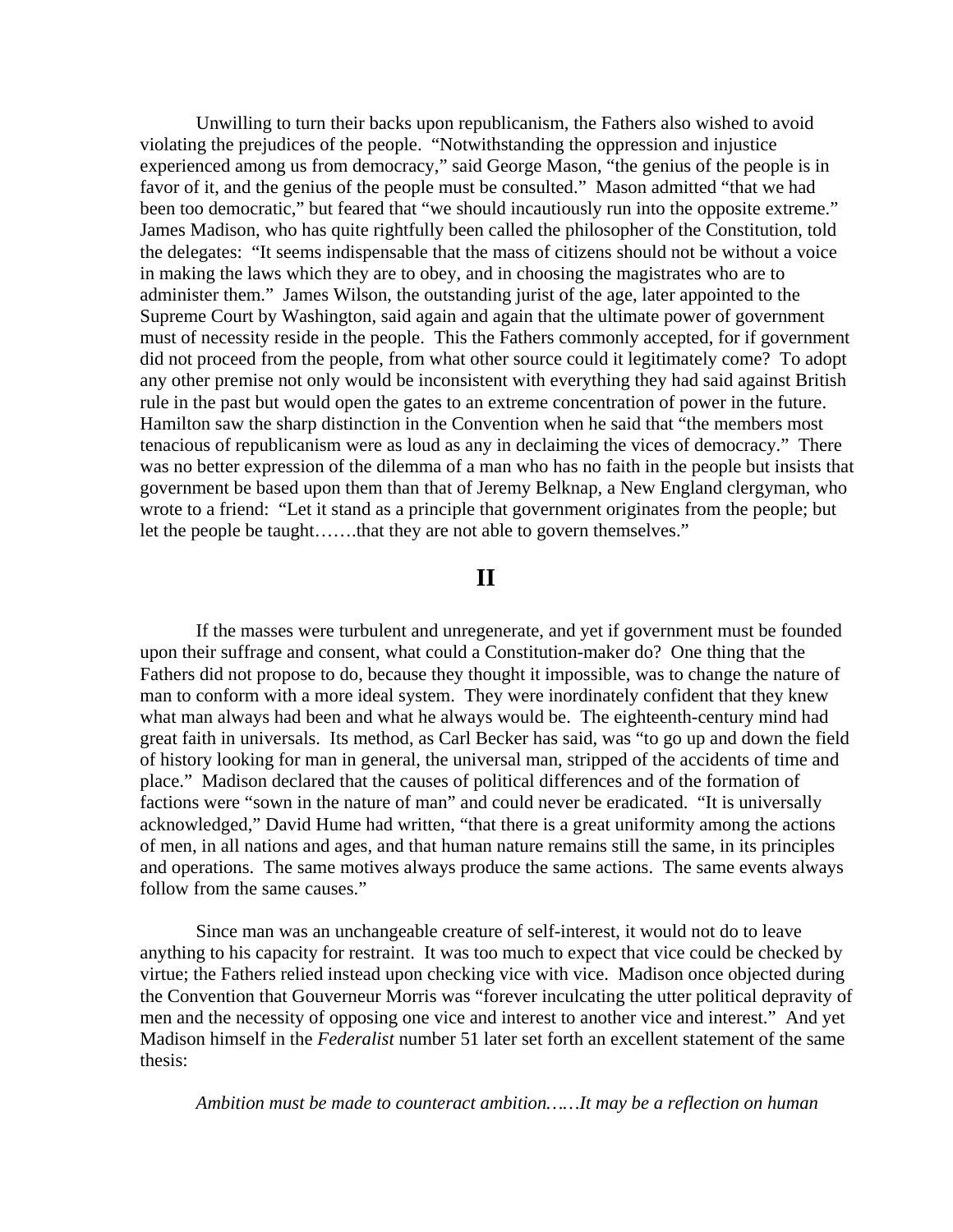*nature that such devices should be necessary to control the abuses of government. But what is government itself, but the greatest of all reflections on human nature? If men were angels, no government would be necessary ………In framing a government which is to be administered by men over men, the great difficulty lies in this: you must first enable the government to control the governed; and in the next place oblige it to control itself.* 

Political economists of the laissez-faire school were saying that private vices could be public benefits, that an economically beneficent result would be providentially or "naturally" achieved if self-interest were left free from state interference and allowed to pursue its ends. But the Fathers were not so optimistic about politics. If, in a state that lacked constitutional balance, one class or one interest gained control, they believed, it would surely plunder all other interests. The Fathers, of course, were especially fearful that the poor would plunder the rich, but most of them would probably have admitted that the rich, unrestrained, would also plunder the poor. Even Gouverneur Morris, who stood as close to the extreme aristocratic position as candor and intelligence would allow, told the Convention: "Wealth tends to corrupt the mind and to nourish its love of power, and to stimulate it to oppression. History proves this to be the spirit of the opulent."

 What the Fathers wanted was known as "balanced government," an idea at least as old as Aristotle and Polybius. This ancient conception had won new sanction in the eighteenth century, which was dominated intellectually by the scientific work of Newton, and in which mechanical metaphors sprang as naturally to men's minds as did biological metaphors in the Darwinian atmosphere of the late nineteenth century. Men had found a rational order in the universe and they hoped that it could be transferred to politics, or, as John Adams put it, that governments could be "erected on the simple principles of nature." Madison spoke in the most precise Newtonian language when he said that such a "natural" government must be so constructed "that its several constituent parts may, by their mutual relations, be the means of keeping each other in their proper places." A properly designed state, the Fathers believed, would check interest with interest, class with class, faction with faction, and one branch of government with another in a harmonious system of mutual frustration.

 In practical form, therefore, the quest of the Fathers reduced primarily to a search for constitutional devices that would force various interests to check and control one another. Among those who favored the federal Constitution three such devices were distinguished.

 The first of these was the advantage of a federated government in maintaining order against popular uprisings or majority rule. In a single state a faction might arise and take complete control by force; but if the states were bound in a federation, the central government could step in and prevent it. Hamilton quoted Montesquieu: "Should a popular insurrection happen in one of the confederate states, the others are able to quell it." Further, as Madison argued in the *Federalist* number 10, a majority would be the most dangerous of all factions that might arise, for the majority would be the most capable of gaining complete ascendancy. If the political society were very extensive, however, and embraced a large number and variety of local interests, the citizens who shared a common majority interest "must be rendered by their number and local situation, unable to concert and carry into effect their schemes of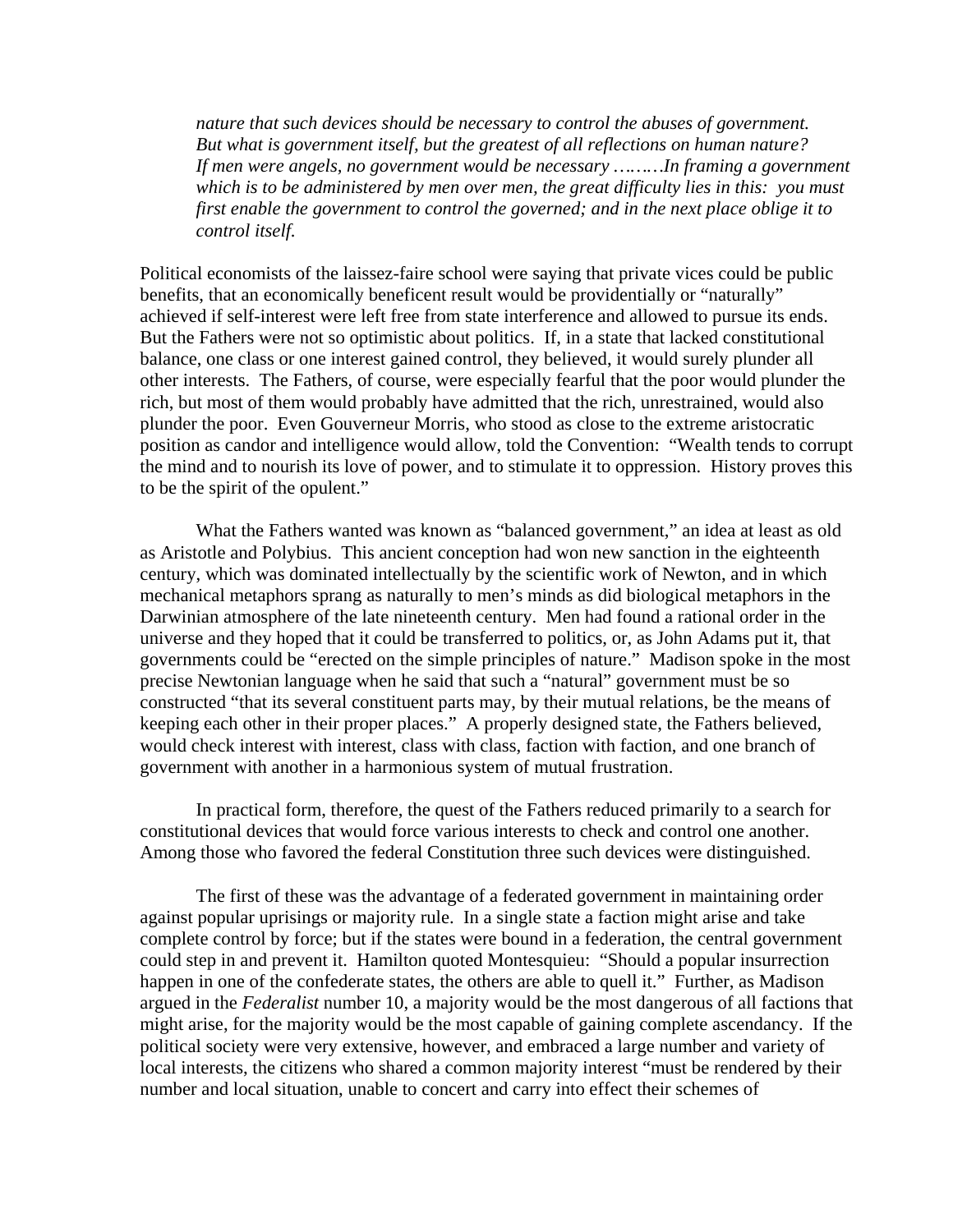oppression." The chief propertied interests would then be safer from "a rage for paper money, for an abolition of debts, for an equal division of property, or for any other improper or wicked project."

 The second advantage of good constitutional government resided in the mechanism of representation itself. In a small direct democracy the unstable passions of the people would dominate lawmaking; but a representative government, as Madison said, would "refine and enlarge the public views by passing them through the medium of a chosen body of citizens." Representatives chosen by the people were wiser and more deliberate than the people themselves in mass assemblage. Hamilton frankly anticipated a kind of syndical paternalism in which the wealthy and dominant members of every trade or industry would represent the others in politics. Merchants, for example, were "the natural representatives" of their employees and of the mechanics and artisans they dealt with. Hamilton expected that Congress, "with too few exceptions to have any influence on the spirit of the government, will be composed of landholders, merchants, and men of the learned professions."

 The third advantage of the government the Fathers were designing was pointed out most elaborately by John Adams in the first volume of his *Defence of the Constitutions of Government of the United States of America,* which reached Philadelphia while the Convention was in session and was cited with approval by several delegates. Adams believed that the aristocracy and the democracy must be made to neutralize each other. Each element should be given its own house of the legislature, and over both houses there should be set a capable, strong, and impartial executive armed with the veto power. This split assembly would contain within itself an organic check and would be capable of self-control under the governance of the executive. The whole system was to be capped by an independent judiciary. The inevitable tendence of the rich and the poor to plunder each other would be kept in hand.

## III

 It is ironical that the Constitution, which Americans venerate so deeply, is based upon a political theory that at one crucial point stand in direct antithesis to the main stream of American democratic faith. Modern American folklore assumes that democracy and liberty are all but identical, and when democratic writers take the trouble to make the distinction, they usually assume that democracy is necessary to liberty. But the Founding Fathers thought that the liberty with which they were most concerned was menaced by democracy. In their minds liberty was linked not to democracy but to property.

 What did the Fathers mean by liberty? What did Jay mean when he spoke of "the charms of liberty"? Or Madison when he declared that to destroy liberty in order to destroy factions would be a remedy worse than the disease? Certainly the men who met at Philadelphia were not interested in extending liberty to those classes in America, the Negro slaves and the indentured servants, who were most in need of it, for slavery was recognized in the organic structure of the Constitution and indentured servitude was no concern of the Convention. Nor was the regard of the delegates for civil liberties any too tender. It was the opponents of the Constitution who were most active in demanding such vital liberties as freedom of religion, freedom of speech and press, jury trial, due process, and protection from "unreasonable searches and seizures." These guarantees had to be incorporated in the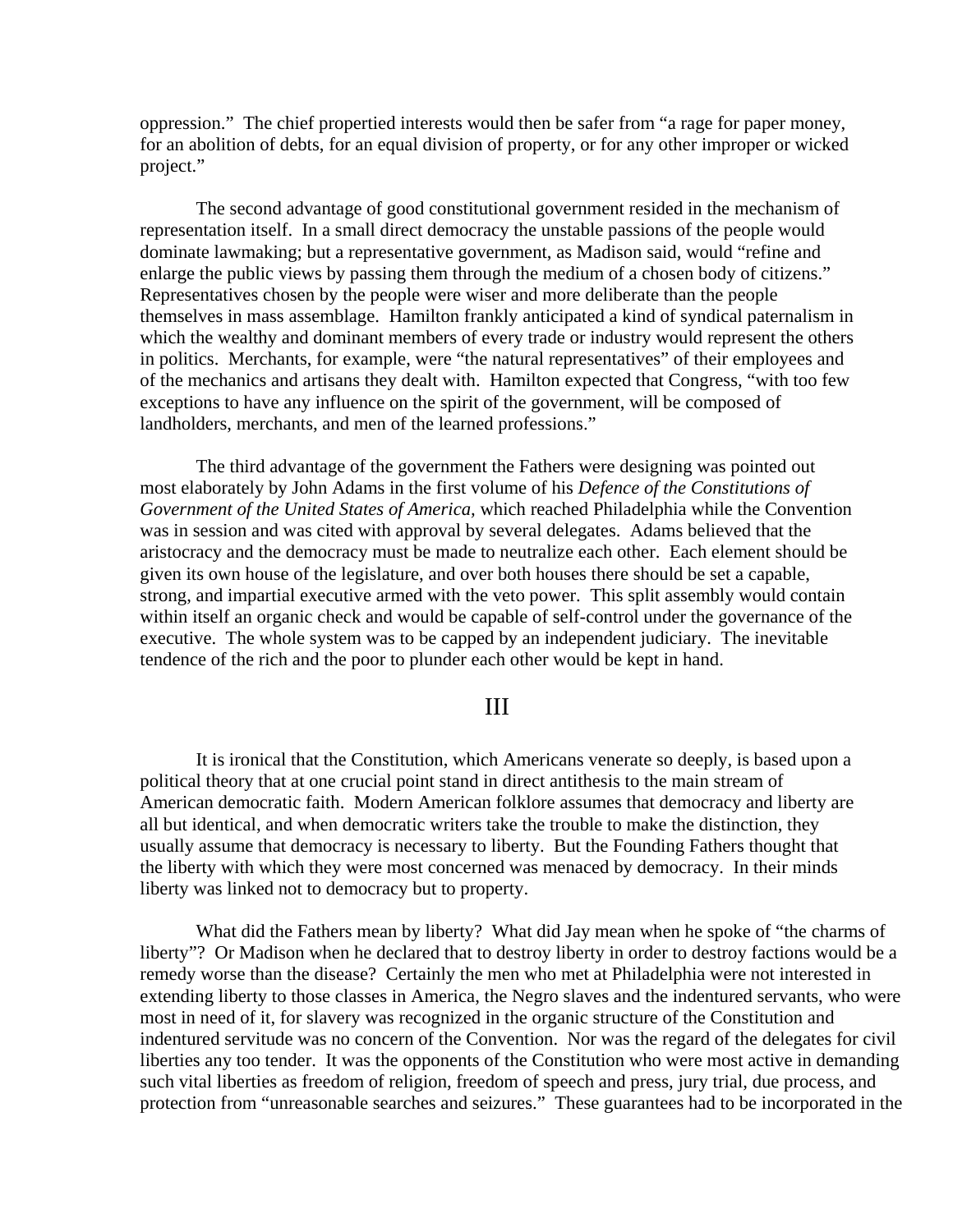first ten amendments because the Convention neglected to put them in the original document. Turning to economic issues, it was not freedom of trade in the modern sense that the Fathers were striving for. Although they did not believe in impeding trade unnecessarily, they felt that failure to regulate it was one of the central weaknesses of the Articles of Confederation, and they stood closer to the mercantilists than to Adam Smith. Again, liberty to them did not mean free access to the nation's unappropriated wealth. At least fourteen of them were land speculators. They did not believe in the right of the squatter to occupy unused land, but rather in the right of the absentee owner or speculator to pre-empt it.

 The liberties that the constitutionalists hoped to gain were chiefly negative. They wanted freedom from fiscal uncertainty and irregularities in the currency, from trade wars among states, from economic discrimination by more powerful foreign governments, from attacks on the creditor class or on property, from popular insurrection.. They aimed to create a government that would act as an honest broker among a variety of propertied interests, giving them all protection from their common enemies and preventing any one of them from becoming too powerful. The Convention was a fraternity of types of absentee ownership. All property should be permitted to have its proportionate voice in government. Individual property interests might have to be sacrificed at times, but only for the community of propertied interests. Freedom for property would result in liberty for men---perhaps not for all men, but at least for all worthy men. Because men have different faculties and abilities, the Fathers believed, they acquire different amounts of property. To protect property is only to protect men in the exercise of their natural faculties. Among the many liberties, therefore, freedom to hold and dispose property is paramount. Democracy, unchecked rule by the masses, is sure to bring arbitrary redistribution of property, destroying the very essence of liberty.

 The Fathers conception of democracy, shaped by their practical experience with the aggressive dirt farmers in the American states and the urban mobs of the Revolutionary period, was supplemented by their reading in history and political science. Fear of what Madison called "the superior force of an interested and overbearing majority" was the dominant emotion aroused by their study of historical examples. The chief examples of republics were among the city-states of antiquity, medieval Europe, and early modern times. Now, the history of these republics ---- a history, as Hamilton said, "of perpetual vibration between the extremes of tyranny and anarchy" was alarming. Further, most "begun their career by paying an obsequious court to the people; commencing demagogues and ending tyrants."

 All the constitutional devices that the Fathers praised in their writings were attempts to guarantee the future of the United States against the "turbulent" political cycles of previous republics. By "democracy," they meant a system of government which directly expressed the will of the majority of the people, usually through such an assemblage of the people as was possible in the small area of the city-state.

 A cardinal tenet in the faith of the men who made the Constitution was the belief that democracy can never be more than a transitional stage in government, that it always evolves into either a tyranny (the rule of the rich demagogue who has patronized the mob) or an aristocracy (the original leaders of the democratic elements). "Remember," wrote the dogmatic John Adams in one of his letters to John Taylor of Caroline, "democracy never lasts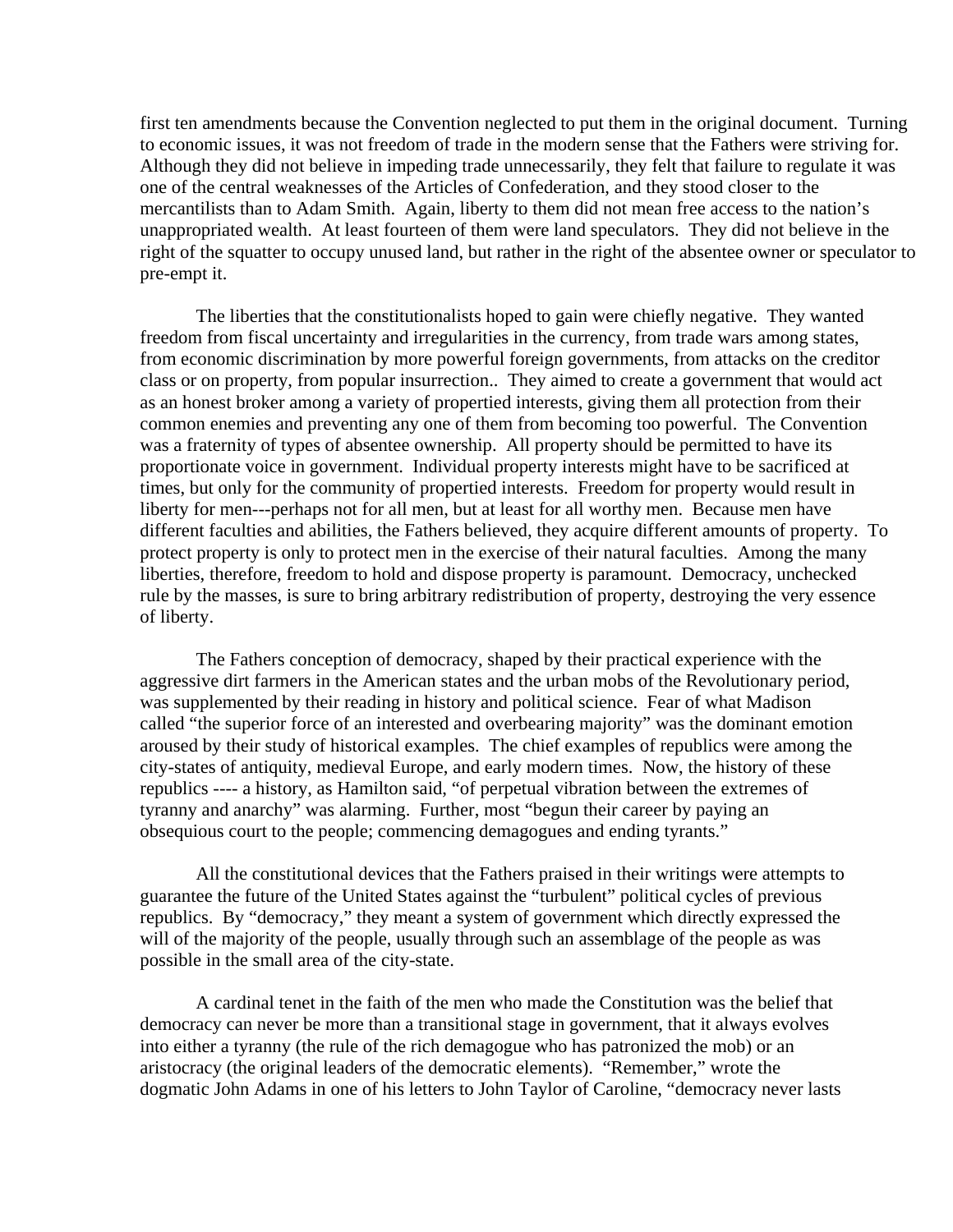long. It soon wastes, exhausts, and murders itself; There never was a democracy yet that did not commit suicide."

> *If you give more than a share in the sovereignty to the democrats, that is, if you give them the command or preponderance in the ….legislature they will vote all property out of the hands of you aristocrats, and if they let you escape with your lives, it will be more humanity, consideration, and generosity than any triumphant democracy ever displayed since the creation. And what will follow? The aristocracy among the democrats will take your places, and treat their fellows as severely and sternly as you have treated them.*

 Government, thought the Fathers, is based on property. Men who have no property lack the necessary stake in an orderly society to make stable or reliable citizens. Dread of the propertyless masses of the towns was all but universal. George Washington, Gouverneur Morris, John Dickinson, and James Madison spoke of their anxieties about the urban working class that might arise some time in the future---"men without property and principle," as Dickinson described them---and even the democratic Jefferson shared this prejudice. Madison, state the problem, came close to anticipating the modern threats to conservative republicanism from both communism and fascism:

> In future times, a great majority of the people will not only be without  *landed or any other sort of property. These will either combine, under the influence of their common situation—in which case the rights of property and the public liberty will not be secure in their hands—or, what is more probable, they will become the tools of opulence and ambition, in which case there will be equal danger on another side.*

 What encouraged the Fathers about their own era, however, was the broad dispersion of landed property. The small landowning farmers had been troublesome in recent years, but there was a general conviction that under a properly made Constitution a *modus vivendi* could be worked out with them. The possession of moderate plots of property presumably gave them a sufficient stake in society to be safe and responsible citizens under the restraints of balanced government. Influence in government would be proportionate to property: merchants and great landholders would be dominant, but small property-owners would have an independent and far from negligible voice. It was "politic as well as just," said Madison, "that the interests and rights of every class should be duly represented and understood in the public councils," and John Adams declared that there could be "no free government without a democratical branch in the constitution."

 The farming element already satisfied the property requirements for suffrage in most of the states, and the Fathers generally had no quarrel with their enfranchisement. But when they spoke of the necessity of founding government upon the consent of "the people," it was only these small property-holders that they had in mind. For example, the famous Virginia Bill of Rights, written by George Mason, explicitly defined those eligible for suffrage as all men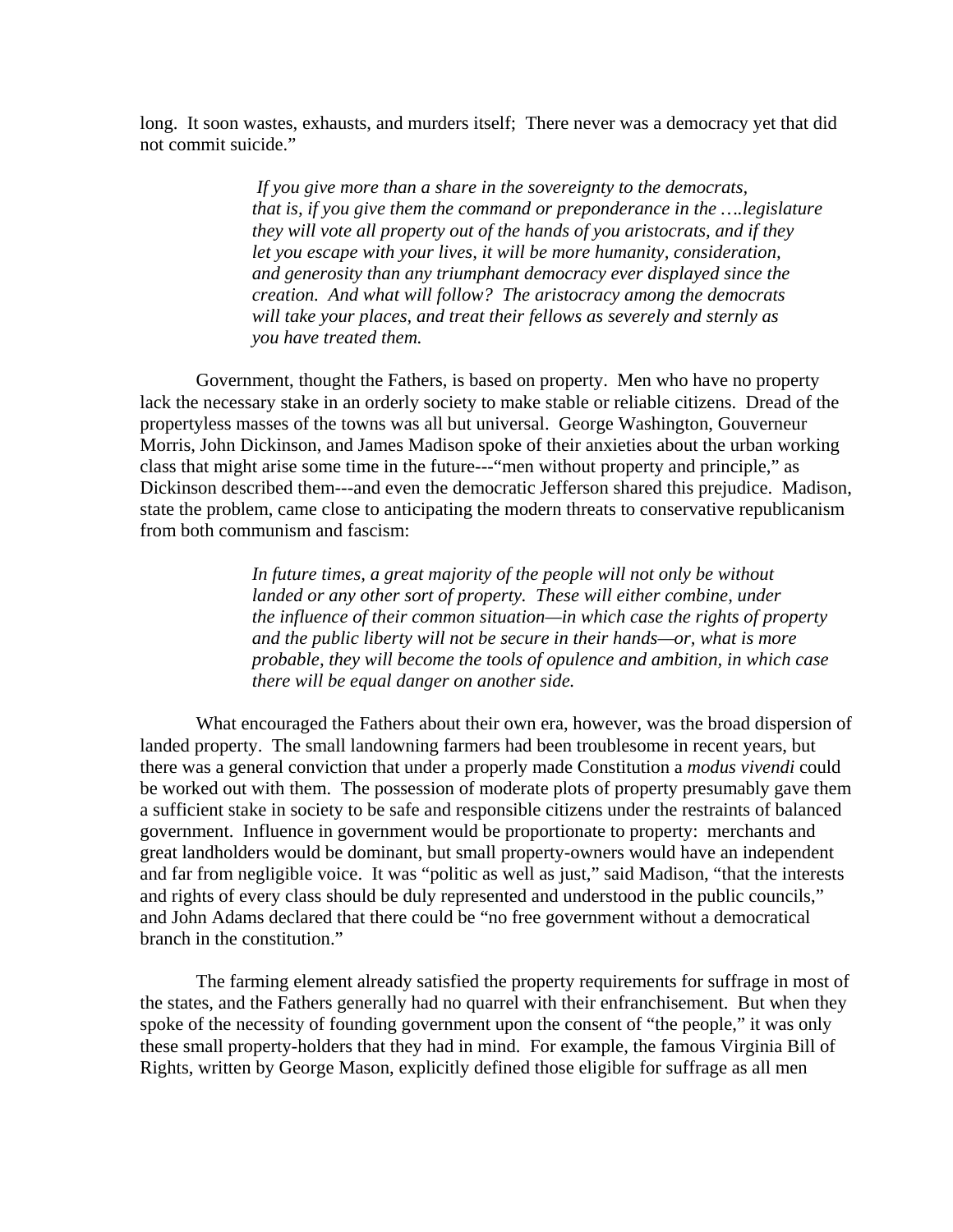"having sufficient evidence of permanent common interest with and attachment to the community"-----which meant, in brief, sufficient property.

 However, the original intention of the Fathers to admit the yeoman into an important but sharply limited partnership in affairs of state could not be perfectly realized. At the time the Constitution was made, Southern planters and Northern merchants were setting their differences aside in order to meet common dangers---from radicals within and more powerful nations without. After the Constitution was adopted, conflict between the ruling classes broke out anew, especially after powerful planters were offended by the favoritism of Hamilton's policies to Northern commercial interests. The planters turned to the farmers to form an agrarian alliance, and for more than half a century this powerful coalition embraced the bulk of the articulate interests of the country. As time went on, therefore, the mainstream of American political conviction deviated more and more from the antidemocratic position of the Constitution-makers. Yet, curiously, their general satisfaction with the Constitution together with their growing nationalism made Americans deeply reverent of the founding generation, with the result that as it grew stronger, this deviation was increasingly overlooked.

 There is common agreement among modern critics that the debates over the Constitution were carried on at an intellectual level that is rare in politics, and that the Constitution itself is one of the world's masterpieces of practical statecraft. On other grounds there has been controversy. At the very beginning contemporary opponents of the Constitution foresaw an apocalyptic destruction of local government and popular institutions, while conservative Europeans of the old regime thought the young American Republic was a dangerous leftist experiment. Modern critical scholarship, which reached a high point in Charles A. Beard's *An Economic Interpretation of the Constitution of the United States,* started a new turn in the debate. The antagonism, long latent, between the philosophy of the Constitution and the philosophy of American democracy again came into the open. Professor Beard's work appeared in 1913 at the peak of the Progressive era, when the muckraking fever was still high; some readers tended to conclude from his findings that the Fathers were selfish reactionaries who do not deserve their high place in American esteem. Still more recently, other writers, inverting this logic, have used Beard's facts to praise the Fathers for their opposition to "democracy" and as an argument for returning again to the idea of a "republic."

 In fact, the Fathers' image of themselves as moderate republicans standing between political extremes was quite accurate. They were impelled by class motives more than pietistic writers like to admit, but they were also controlled, as professor Beard himself has recently emphasized, by a statesmanlike sense of moderation and a scrupulously republican philosophy. Any attempt, however, to tear their ideas out of the eighteenth-century context is sure to make them seem starkly reactionary. Consider, for example, the favorite maxim of John Jay: "The people who own the country ought to govern it." To the Fathers this was simply a swift axiomatic statement of the stake-in-society theory of political rights, a moderate conservative position under eighteenth-century conditions of property distribution in America. Under modern property relations this maxim demands a drastic restriction of the base of political power. A large portion of the modern middle class---and it is the strength of this class upon which balanced government depends---is property-less; and the urban proletariat, which the Fathers so greatly feared, is almost one half the population. Further, the separation of ownership from control that has come with the corporation deprives Jay's maxim of twentieth